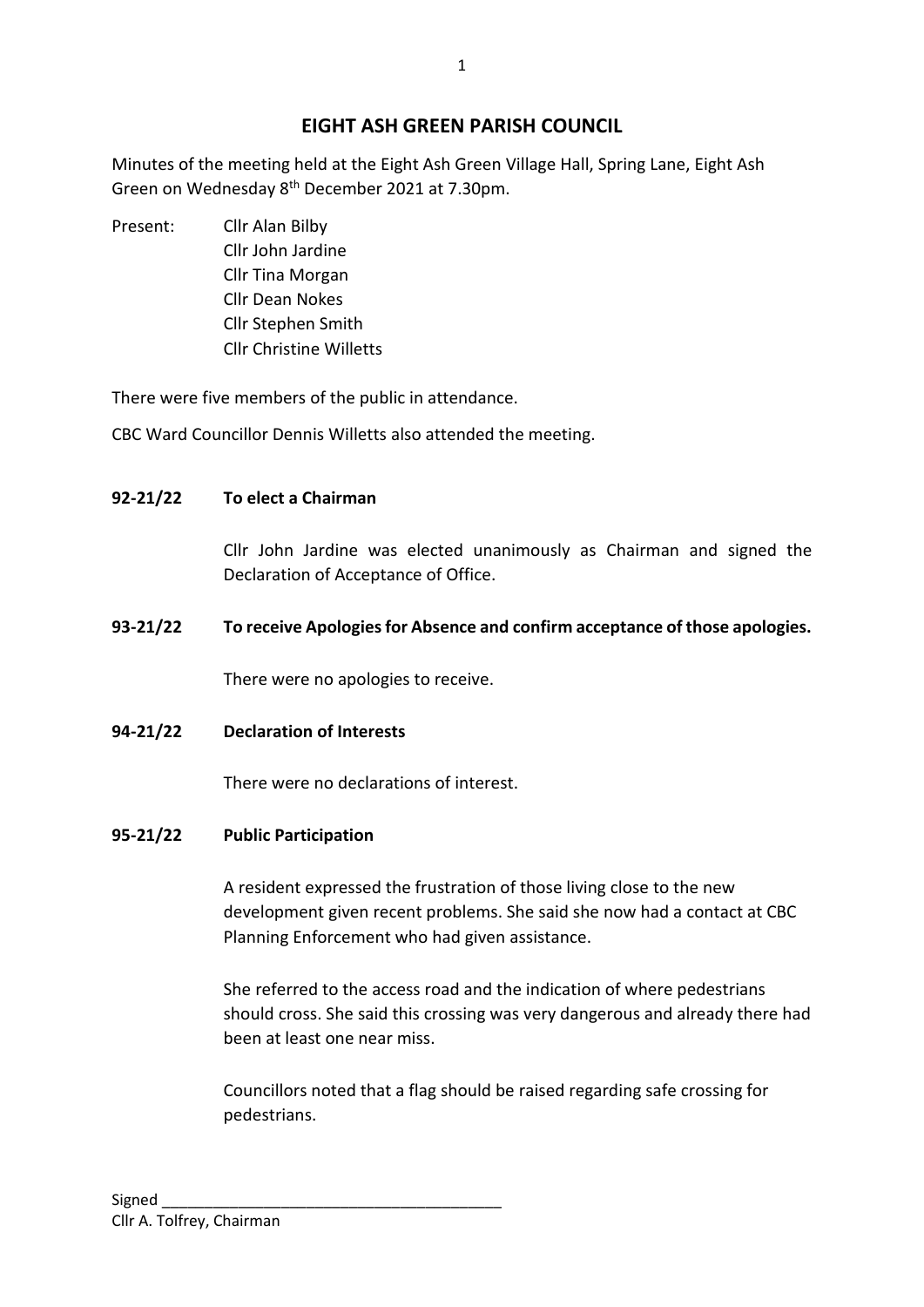She referred to the recent Speedcheck that had taken place and said there had been another check in October. She said she would be very interested to see the results of that check but as yet had been unable to access them.

# **96-21/22 To agree as a true record the minutes of the meeting of the Parish Council held on Wednesday 10th November 2021**

The minutes of the meeting of the Parish Council held on Wednesday 10<sup>th</sup> November 2021 were **agreed** as a true record.

# **97-21/22 Report from the County and Borough Councillors**: Report from County Councillor and Ward Councillors, if present.

Cllr Dennis Willetts referred to issues regarding the new development. He said the junction with the A1124 had been widened for HGVs but now presented a hazard to pedestrians crossing at that point. He said this should be referred back to planners as should control of construction vehicles entering and exiting the site.

He said the persistent 15% of motorists who exceeded the speed limit was a perennial problem. He said it was very difficult for anyone other than a uniformed officer to enforce speed limits. He said a 30mph limit from J26 on the A12 to the bridge at Fordham would be sought once the new estate was open.

He referred to recent work done on potholes in the village. He said although the work was necessary this often led to complaints that roads were closed.

He referred to Speedwatch and said a risk analysis would be carried out further along the A1124 where the 40mph boundary lay.

He said the quarterly meeting of the Local Highways Panel would take place the following week. He said projects awaiting funding were VAS signs for various points in the village and traffic gates/management for the new development.

He referred to the new development and said the developers had re-named it as Aspen Walk. He said discussion had begun on re-naming some of the roads within the development. He said new bus-stops would be provided by the Borough Council if they were not provided by the developer.

## **98-21/22 To review the Council's Action Tracker and to note any action necessary.**

The Council's Action Tracker was reviewed and the following noted: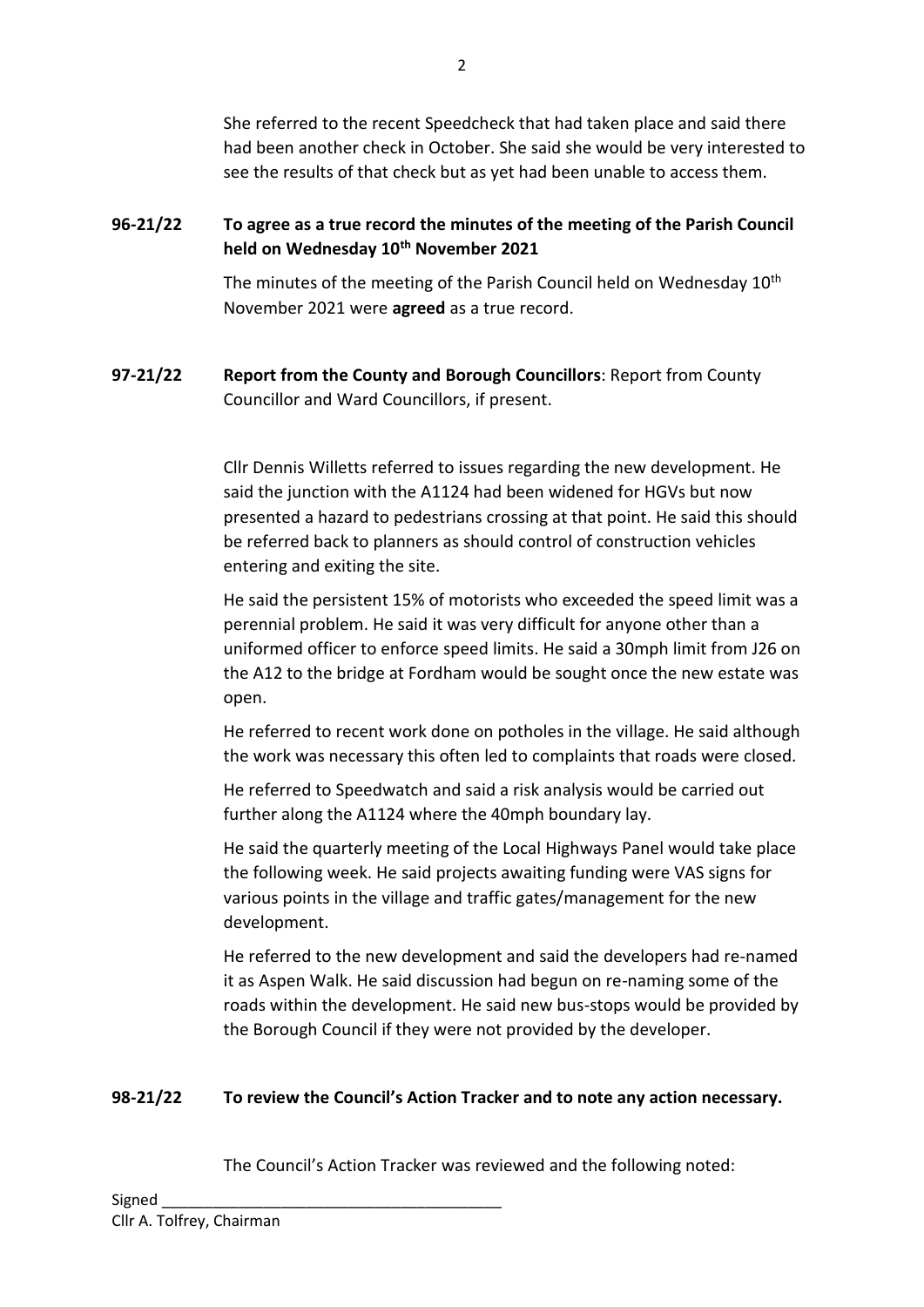- Cllrs Nokes and Jardine said they would meet with the Festival Committee for advice on what was involved in putting on an event.
- Brick Street potholes have been reported by residents. Cllr Dennis Willetts said this was a perennial problem. Cllr Nokes said the potholes were noted on the Essex Highways website.
- **99-21/22 To agree the Parish Council response to planning applications received from Colchester Borough Council and to note decisions made on previous applications**

**213215 - Mantells Farmhouse, Mantells, Foxes Lane, Eight Ash Green CO6 3PS - Replacement of the glazed roof at rear of property with a slate roof and single conservation roof light.**

**213214 - Mantells Farmhouse, Mantells, Foxes Lane, Eight Ash Green CO6 3PS - Replacement of the glazed roof at rear of property with a slate roof and single conservation roof light.**

It was **agreed** that the Council had no objection to these applications.

**Planning Decisions** 

**212729 - West Oaks, Foxes Lane, Eight Ash Green CO6 3PS - Application to vary condition 2 (drawings) of planning permission 181199 –** *Permission refused, 1 reason, 30 November 2021*

## **100-21/22 Heaths and Greens**

### **a) To receive a report on Heaths and Greens**

Mr Winterbourne said December was a quiet month on the heath. He said the dead tree branch overhanging the car park on Heath Road had been cut down by him and Cllr Nokes.

He said the ditch had been dug out along Huxtables Lane by the allotments but unfortunately so far it did not appear to have made any difference to the flooding.

**b) To receive an update on any outstanding issues affecting Parish Council land.**

There were no outstanding issues.